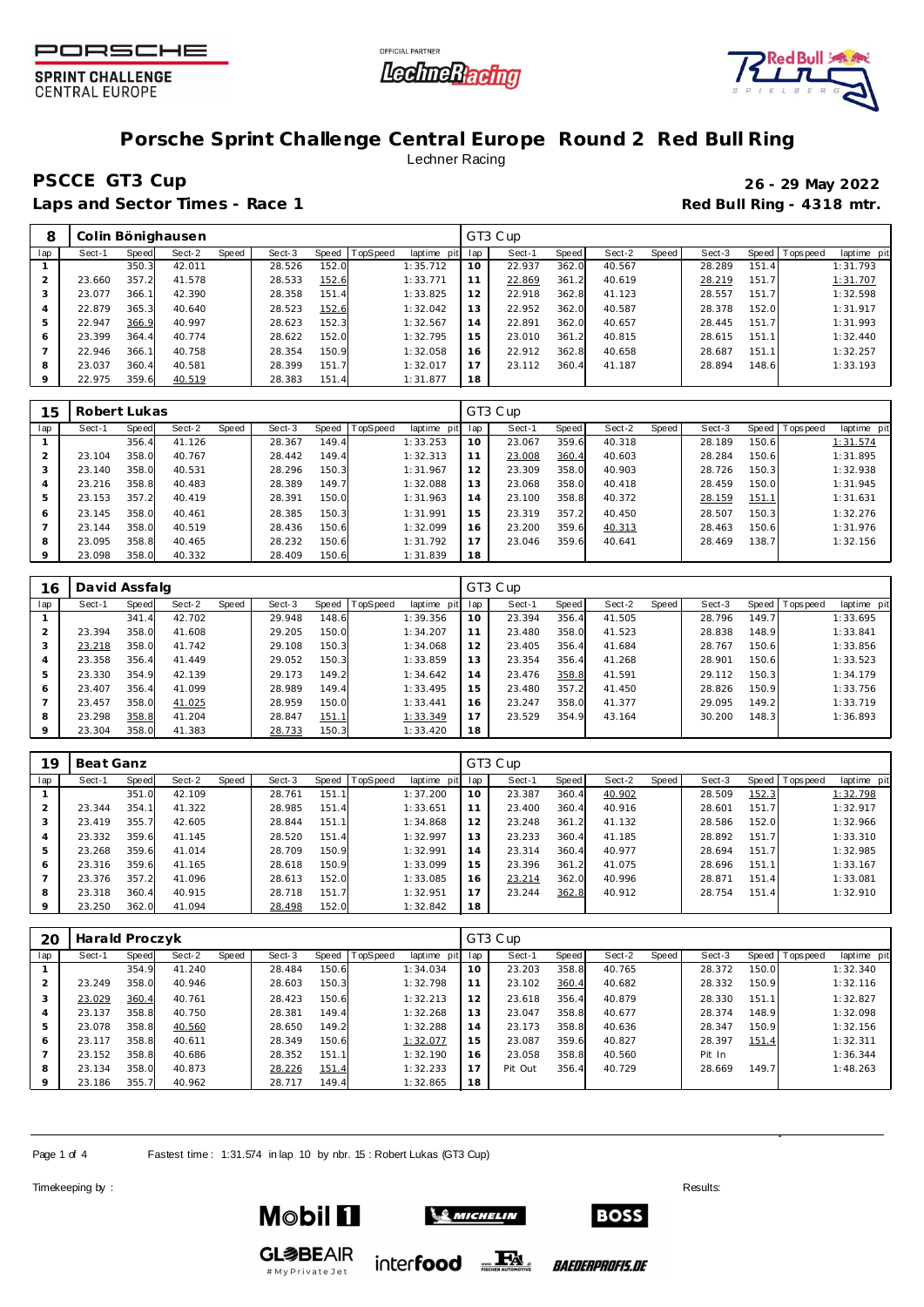





## **Porsche Sprint Challenge Central Europe Round 2 Red Bull Ring** Lechner Racing

## **PSCCE GT3 Cup 26 - 29 May 2022**

Laps and Sector Times - Race 1 **Red Bull Ring - 4318 mtr.** 

| 23  | Pal Berg |       |        |       |        |       |                 |             |     | GT3 Cup |       |        |       |        |       |                 |             |
|-----|----------|-------|--------|-------|--------|-------|-----------------|-------------|-----|---------|-------|--------|-------|--------|-------|-----------------|-------------|
| lap | Sect-1   | Speed | Sect-2 | Speed | Sect-3 | Speed | <b>TopSpeed</b> | laptime pit | lap | Sect-1  | Speed | Sect-2 | Speed | Sect-3 |       | Speed Tops peed | laptime pit |
|     |          | 332.3 | 43.234 |       | 29.711 | 150.3 |                 | 1:40.662    | 10  | 23.432  | 357.2 | 42.069 |       | 28.876 | 149.2 |                 | 1:34.377    |
|     | 23.237   | 362.0 | 43.859 |       | 29.469 | 150.3 |                 | 1:36.565    |     | 23.493  | 359.6 | 42.446 |       | 29.271 | 149.4 |                 | 1:35.210    |
| 3   | 23.661   | 308.9 | 43.068 |       | 29.033 | 150.0 |                 | 1:35.762    | 12  | 23.214  | 359.6 | 41.268 |       | 29.563 | 148.0 |                 | 1:34.045    |
| 4   | 23.505   | 359.6 | 41.876 |       | 29.664 | 146.7 |                 | 1:35.045    | 13  | 23.529  | 360.4 | 41.904 |       | 28.908 | 149.7 |                 | 1:34.341    |
| 5   | 23.517   | 358.8 | 41.450 |       | 29.179 | 150.3 |                 | 1:34.146    | 14  | 23.493  | 352.6 | 42.014 |       | 29.274 | 150.0 |                 | 1:34.781    |
| 6   | 23.537   | 353.3 | 41.723 |       | 29.782 | 147.2 |                 | 1:35.042    | 15  | 23.463  | 358.8 | 43.613 |       | 29.320 | 147.2 |                 | 1:36.396    |
|     | 23.513   | 358.0 | 41.470 |       | 29.164 | 151.1 |                 | 1:34.147    | 16  | 23.549  | 359.6 | 41.964 |       | 29.644 | 151.1 |                 | 1:35.157    |
| 8   | 23.340   | 360.4 | 42.083 |       | 29.541 | 148.9 |                 | 1:34.964    | 17  | 23.643  | 351.8 | 42.922 |       | 30.921 | 138.2 |                 | 1:37.486    |
| 9   | 23.427   | 359.6 | 41.467 |       | 29.224 | 150.0 |                 | 1:34.118    | 18  |         |       |        |       |        |       |                 |             |

| 25  |        |       | Vinzent Höllwarth |       |        |       |          |             |     | GT3 Cup |       |        |       |        |       |                |             |
|-----|--------|-------|-------------------|-------|--------|-------|----------|-------------|-----|---------|-------|--------|-------|--------|-------|----------------|-------------|
| lap | Sect-1 | Speed | Sect-2            | Speed | Sect-3 | Speed | TopSpeed | laptime pit | lap | Sect-1  | Speed | Sect-2 | Speed | Sect-3 |       | Speed Topspeed | laptime pit |
|     |        | 349.5 | 41.490            |       | 28.902 | 150.6 |          | 1:35.593    | 10  | 23.292  | 360.4 | 40.936 |       | Pit In |       |                | 1:37.223    |
|     | 23.572 | 359.6 | 41.048            |       | 28.877 | 149.2 |          | 1:33.497    | 11  | Pit Out | 356.4 | 40.828 |       | 28.665 | 150.0 |                | 1:48.112    |
|     | 23.251 | 366.9 | 1:21.626          |       | 30.175 | 147.8 |          | 2:15.052    | 12  | 23.227  | 357.2 | 40.839 |       | 28.471 | 150.6 |                | 1:32.537    |
| 4   | 23.474 | 358.0 | 41.121            |       | 28.834 | 150.0 |          | 1:33.429    | 13  | 23.182  | 358.0 | 40.863 |       | 28.674 | 150.3 |                | 1:32.719    |
| 5   | 23.335 | 358.0 | 42.136            |       | 29.079 | 150.0 |          | 1:34.550    | 14  | 23.204  | 358.8 | 40.920 |       | 28.662 | 150.0 |                | 1:32.786    |
| 6   | 23.131 | 358.0 | 41.993            |       | 28.872 | 149.2 |          | 1:33.996    | 15  | 23.186  | 358.8 | 40.461 |       | 28.625 | 150.9 |                | 1:32.272    |
|     | 23.449 | 358.8 | 41.616            |       | 28.664 | 150.3 |          | 1:33.729    | 16  | 23.293  | 357.2 | 40.612 |       | 28.700 | 150.0 |                | 1:32.605    |
| 8   | 23.179 | 360.4 | 41.011            |       | 28.395 | 150.9 |          | 1:32.585    |     | 22.976  | 359.6 | 40.697 |       | 29.316 | 149.4 |                | 1:32.989    |
|     | 23.230 | 358.8 | 40.672            |       | 28.514 | 151.1 |          | 1:32.416    | 18  |         |       |        |       |        |       |                |             |

| 26  | Ollie Jumper |       |        |       |        |       |                 |             |     | GT3 Cup |       |        |       |        |       |                   |             |
|-----|--------------|-------|--------|-------|--------|-------|-----------------|-------------|-----|---------|-------|--------|-------|--------|-------|-------------------|-------------|
| lap | Sect-1       | Speed | Sect-2 | Speed | Sect-3 | Speed | <b>TopSpeed</b> | laptime pit | lap | Sect-1  | Speed | Sect-2 | Speed | Sect-3 |       | Speed   Tops peed | laptime pit |
|     |              | 353.3 | 42.358 |       | 29.001 | 150.3 |                 | 1:36.815    | 10  | 23.250  | 358.8 | 40.736 |       | 28.795 | 151.1 |                   | 1:32.781    |
|     | 23.395       | 359.6 | 41.225 |       | 29.023 | 149.7 |                 | 1:33.643    |     | 23.272  | 358.8 | 40.799 |       | 28.932 | 150.3 |                   | 1:33.003    |
| 3   | 23.470       | 358.0 | 41.867 |       | 28.925 | 150.9 |                 | 1:34.262    | 12  | 23.203  | 358.0 | 41.048 |       | 28.667 | 151.4 |                   | 1:32.918    |
| 4   | 23.218       | 358.8 | 40.804 |       | 28.853 | 150.9 |                 | 1:32.875    | 13  | 23.219  | 359.6 | 40.834 |       | 28.767 | 151.4 |                   | 1:32.820    |
| 5   | 23.208       | 358.0 | 41.129 |       | 28.783 | 150.3 |                 | 1:33.120    | 14  | 23.209  | 359.6 | 41.018 |       | 29.293 | 150.0 |                   | 1:33.520    |
| 6   | 23.179       | 358.0 | 40.933 |       | 29.217 | 150.3 |                 | 1:33.329    | 15  | 23.363  | 358.0 | 41.027 |       | 28.573 | 150.9 |                   | 1:32.963    |
|     | 23.293       | 357.2 | 40.891 |       | 28.803 | 151.4 |                 | 1:32.987    | 16  | 23.220  | 359.6 | 41.127 |       | 28.866 | 150.9 |                   | 1:33.213    |
| 8   | 23.171       | 358.8 | 41.000 |       | 29.068 | 150.6 |                 | 1:33.239    | 17  | 23.338  | 358.8 | 40.778 |       | 28.795 | 150.6 |                   | 1:32.911    |
| 9   | 23.221       | 358.8 | 40.901 |       | 28.884 | 150.6 |                 | 1:33.006    | 18  |         |       |        |       |        |       |                   |             |

| 28             | Sebastian Daum |       |          |       |        |       |          |                |     | GT3 Cup |       |        |       |        |       |                   |             |
|----------------|----------------|-------|----------|-------|--------|-------|----------|----------------|-----|---------|-------|--------|-------|--------|-------|-------------------|-------------|
| lap            | Sect-1         | Speed | Sect-2   | Speed | Sect-3 | Speed | TopSpeed | laptime<br>pit | lap | Sect-1  | Speed | Sect-2 | Speed | Sect-3 |       | Speed   Tops peed | laptime pit |
|                |                | 351.8 | 41.579   |       | 28.904 | 147.8 |          | 1:35.230       | 10  | 23.112  | 362.0 | 40.402 |       | 28.470 | 150.9 |                   | 1:31.984    |
|                | 23.394         | 359.6 | 41.150   |       | 28.646 | 151.1 |          | 1:33.190       |     | 22.965  | 362.0 | 40.947 |       | 29.737 | 149.2 |                   | 1:33.649    |
| 3              | 23.185         | 361.2 | 1:26.927 |       | 29.032 | 148.9 |          | 2:19.144       | 12  | 23.309  | 359.6 | 40.804 |       | 28.585 | 150.3 |                   | 1:32.698    |
| $\overline{4}$ | 23.285         | 359.6 | 40.664   |       | 28.558 | 150.9 |          | 1:32.507       | 13  | 23.145  | 360.4 | 40.568 |       | 28.491 | 150.6 |                   | 1:32.204    |
| 5              | 23.115         | 360.4 | 40.868   |       | 29.172 | 151.7 |          | 1:33.155       | 14  | 23.082  | 360.4 | 40.691 |       | 28.554 | 151.4 |                   | 1:32.327    |
| <sup>6</sup>   | 23.138         | 359.6 | 41.116   |       | 29.006 | 150.6 |          | 1:33.260       | 15  | 23.080  | 361.2 | 40.935 |       | 28.871 | 149.7 |                   | 1:32.886    |
|                | 23.178         | 358.8 | 41.244   |       | 28.395 | 151.1 |          | 1:32.817       | 16  | 23.239  | 360.4 | 40.550 |       | 28.333 | 150.6 |                   | 1:32.122    |
| 8              | 22.952         | 360.4 | 40.483   |       | 28.389 | 150.9 |          | 1:31.824       | 17  | 22.902  | 362.0 | 40.803 |       | 28.685 | 151.7 |                   | 1:32.390    |
| 9              | 22.997         | 361.2 | 40.548   |       | 28.221 | 150.9 |          | 1:31.766       | 18  |         |       |        |       |        |       |                   |             |

| 32  | Karol Kret |       |        |       |        |       |          |             |     | GT3 Cup 991.2 |       |        |       |        |       |                 |             |
|-----|------------|-------|--------|-------|--------|-------|----------|-------------|-----|---------------|-------|--------|-------|--------|-------|-----------------|-------------|
| lap | Sect-1     | Speed | Sect-2 | Speed | Sect-3 | Speed | TopSpeed | laptime pit | lap | Sect-1        | Speed | Sect-2 | Speed | Sect-3 |       | Speed Tops peed | laptime pit |
|     |            | 327.6 | 43.308 |       | 29.591 | 148.9 |          | 1:39.707    | 10  | 23.309        | 358.0 | 41.231 |       | 29.031 | 149.4 |                 | 1:33.571    |
|     | 23.530     | 354.1 | 41.464 |       | 29.380 | 150.0 |          | 1:34.374    | 11  | 23.365        | 359.6 | 41.128 |       | 29.057 | 150.9 |                 | 1:33.550    |
|     | 23.524     | 356.4 | 42.579 |       | 28.925 | 150.0 |          | 1:35.028    | 12  | 23.314        | 359.6 | 41.361 |       | 29.135 | 151.4 |                 | 1:33.810    |
|     | 23.232     | 358.0 | 41.419 |       | 29.114 | 150.9 |          | 1:33.765    | 13  | 23.265        | 361.2 | 41.257 |       | 28.992 | 151.4 |                 | 1:33.514    |
|     | 23.149     | 361.2 | 41.716 |       | 29.269 | 147.8 |          | 1:34.134    | 14  | 23.406        | 360.4 | 41.469 |       | 29.449 | 151.4 |                 | 1:34.324    |
| 6   | 23.571     | 357.2 | 41.127 |       | 29.066 | 150.6 |          | 1:33.764    | 15  | 23.319        | 360.4 | 41.543 |       | 28.914 | 151.4 |                 | 1:33.776    |
|     | 23.463     | 348.8 | 41.414 |       | 28.972 | 152.3 |          | 1:33.849    | 16  | 23.326        | 362.0 | 41.751 |       | 29.188 | 150.3 |                 | 1:34.265    |
| 8   | 23.295     | 357.2 | 41.455 |       | 29.295 | 150.9 |          | 1:34.045    | 17  | 23.462        | 361.2 | 42.496 |       | 29.596 | 150.6 |                 | 1:35.554    |
|     | 23.355     | 358.8 | 41.315 |       | 28.982 | 151.1 |          | 1:33.652    | 18  |               |       |        |       |        |       |                 |             |

inter**food** FALL

Page 2 of 4 Fastest time: 1:31.574 in lap 10 by nbr. 15: Robert Lukas (GT3 Cup)

Timekeeping by : Results: Results: Results: Results: Results: Results: Results: Results: Results: Results: Results: Results: Results: Results: Results: Results: Results: Results: Results: Results: Results: Results: Results



**GL参BEAIR** 

# My Private Jet



**BOSS** 

*BAEDERPROFIS.DE*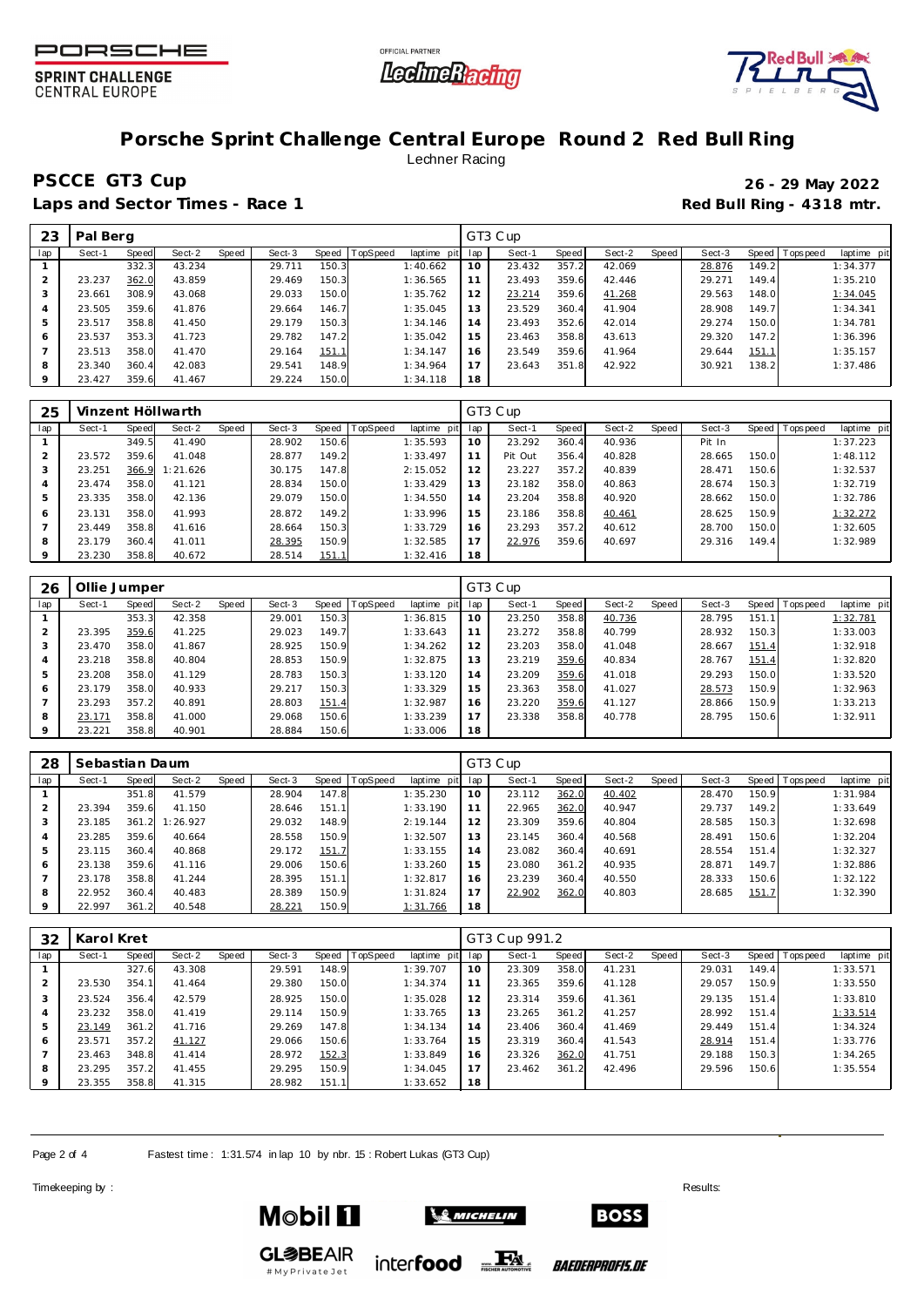





#### **Porsche Sprint Challenge Central Europe Round 2 Red Bull Ring** Lechner Racing

## **PSCCE GT3 Cup 26 - 29 May 2022**

Laps and Sector Times - Race 1 **Red Bull Ring - 4318 mtr.** 

| 38      | Stefan Rehkopf |       |        |       |        |       |                |             |     | GT3 Cup 991.2 |       |        |       |        |       |                 |             |
|---------|----------------|-------|--------|-------|--------|-------|----------------|-------------|-----|---------------|-------|--------|-------|--------|-------|-----------------|-------------|
| lap     | Sect-1         | Speed | Sect-2 | Speed | Sect-3 |       | Speed TopSpeed | laptime pit | lap | Sect-1        | Speed | Sect-2 | Speed | Sect-3 |       | Speed Tops peed | laptime pit |
|         |                | 337.9 | 42.231 |       | 28.837 | 150.9 |                | 1:36.283    | 10  | 22.952        | 362.8 | 40.715 |       | 28.852 | 151.1 |                 | 1:32.519    |
| 2       | 23.147         | 366.9 | 41.245 |       | 28.592 | 152.3 |                | 1:32.984    | 11  | 23.019        | 361.2 | 40.674 |       | 28.951 | 150.9 |                 | 1:32.644    |
| 3       | 23.170         | 366.1 | 41.641 |       | 28.776 | 150.0 |                | 1:33.587    | 12  | 23.037        | 362.8 | 40.783 |       | 29.504 | 150.6 |                 | 1:33.324    |
| 4       | 23.040         | 359.6 | 40.507 |       | 28.782 | 152.0 |                | 1:32.329    | 13  | 23.030        | 358.0 | 41.009 |       | 28.918 | 151.1 |                 | 1:32.957    |
| 5       | 22.995         | 362.0 | 40.825 |       | 28.737 | 151.4 |                | 1:32.557    | 14  | 23.082        | 363.6 | 40.842 |       | 28.866 | 150.3 |                 | 1:32.790    |
| 6       | 23.302         | 360.4 | 40.637 |       | 28.802 | 150.9 |                | 1:32.741    | 15  | 23.103        | 362.0 | 40.798 |       | 28.882 | 151.1 |                 | 1:32.783    |
|         | 23.066         | 362.8 | 41.760 |       | 28.801 | 150.9 |                | 1:33.627    | 16  | 23.012        | 363.6 | 40.656 |       | 28.914 | 150.6 |                 | 1:32.582    |
| 8       | 22.972         | 363.6 | 40.709 |       | 28.830 | 151.1 |                | 1:32.511    | 17  | 23.085        | 363.6 | 41.071 |       | 28.940 | 150.9 |                 | 1:33.096    |
| $\circ$ | 23.034         | 361.2 | 40.721 |       | 28.749 | 151.1 |                | 1:32.504    | 18  |               |       |        |       |        |       |                 |             |

| 48  | Volker Sigwarth |       |        |       |        |       |                |                |                | GT3 Cup |       |        |       |        |       |                 |             |
|-----|-----------------|-------|--------|-------|--------|-------|----------------|----------------|----------------|---------|-------|--------|-------|--------|-------|-----------------|-------------|
| lap | Sect-1          | Speed | Sect-2 | Speed | Sect-3 |       | Speed TopSpeed | laptime<br>pit | lap            | Sect-1  | Speed | Sect-2 | Speed | Sect-3 |       | Speed Tops peed | laptime pit |
|     |                 | 311.9 | 45.106 |       | 30.688 | 148.0 |                | 1:45.730       | 10             | 23.567  | 358.8 | 42.092 |       | 29.636 | 148.6 |                 | 1:35.295    |
|     | 24.874          | 351.0 | 43.276 |       | 30.276 | 148.0 |                | 1:38.426       | 11             | 23.731  | 356.4 | 42.861 |       | 30.079 | 148.0 |                 | 1:36.671    |
| 3   | 23.877          | 333.0 | 43.505 |       | 30.401 | 147.5 |                | 1:37.783       | 12             | 23.722  | 354.9 | 41.840 |       | 29.845 | 148.0 |                 | 1:35.407    |
| 4   | 23.912          | 351.8 | 42.473 |       | 30.176 | 147.5 |                | 1:36.561       | 13             | 23.626  | 354.9 | 42.194 |       | 29.783 | 148.9 |                 | 1:35.603    |
| 5   | 23.837          | 353.3 | 42.540 |       | 30.124 | 148.0 |                | 1:36.501       | 14             | 23.697  | 358.0 | 42.083 |       | 29.853 | 148.3 |                 | 1:35.633    |
| 6   | 23.748          | 354.9 | 42.039 |       | 30.485 | 147.8 |                | 1:36.272       | 15             | 23.546  | 356.4 | 42.191 |       | 29.918 | 148.9 |                 | 1:35.655    |
|     | 23.638          | 355.7 | 42.469 |       | 30.308 | 148.3 |                | 1:36.415       | 16             | 23.567  | 355.7 | 42.467 |       | 30.510 | 149.2 |                 | 1:36.544    |
| 8   | 23.619          | 355.7 | 42.060 |       | 29.770 | 148.9 |                | 1:35.449       | $\overline{7}$ | 23.998  | 353.3 | 42.575 |       | 30.668 | 146.7 |                 | 1:37.241    |
| 9   | 23.475          | 358.0 | 41.727 |       | 29.691 | 148.3 |                | 1:34.893       | 18             |         |       |        |       |        |       |                 |             |

| 56  | Günter Benninger |       |        |       |        |       |                 |                |     | GT3 Cup |       |        |       |        |       |                |             |  |  |  |
|-----|------------------|-------|--------|-------|--------|-------|-----------------|----------------|-----|---------|-------|--------|-------|--------|-------|----------------|-------------|--|--|--|
| lap | Sect-1           | Speed | Sect-2 | Speed | Sect-3 | Speed | <b>TopSpeed</b> | laptime<br>pit | lap | Sect-1  | Speed | Sect-2 | Speed | Sect-3 |       | Speed Topspeed | laptime pit |  |  |  |
|     |                  | 322.4 | 44.521 |       | 29.955 | 146.7 |                 | 1:43.711       | 10  | 23.836  | 356.4 | 42.418 |       | 29.109 | 148.9 |                | 1:35.363    |  |  |  |
|     | 23.925           | 353.3 | 42.696 |       | 29.759 | 146.9 |                 | 1:36.380       | 11  | 23.625  | 355.7 | 42.473 |       | 30.182 | 145.3 |                | 1:36.280    |  |  |  |
|     | 24.497           | 298.1 | 45.005 |       | 30.374 | 147.8 |                 | 1:39.876       | 12  | 23.940  | 356.4 | 42.405 |       | 29.248 | 146.4 |                | 1:35.593    |  |  |  |
|     | 23.911           | 355.7 | 42.667 |       | 29.692 | 148.3 |                 | 1:36.270       | 13  | 23.604  | 355.7 | 42.322 |       | 29.211 | 148.9 |                | 1:35.137    |  |  |  |
| 5   | 24.271           | 351.8 | 42.658 |       | 29.451 | 146.9 |                 | 1:36.380       | 14  | 23.823  | 355.7 | 42.122 |       | 29.387 | 148.6 |                | 1:35.332    |  |  |  |
| 6   | 23.959           | 354.1 | 42.398 |       | 29.748 | 147.8 |                 | 1:36.105       | 15  | 23.599  | 354.1 | 42.307 |       | 29.598 | 148.6 |                | 1:35.504    |  |  |  |
|     | 23.877           | 354.9 | 42.809 |       | 29.597 | 148.0 |                 | 1:36.283       | 16  | 24.225  | 352.6 | 42.343 |       | 29.730 | 146.7 |                | 1:36.298    |  |  |  |
| 8   | 23.930           | 352.6 | 42.680 |       | 29.857 | 148.3 |                 | 1:36.467       | 17  | 23.827  | 352.6 | 42.338 |       | 29.566 | 149.2 |                | 1:35.731    |  |  |  |
|     | 23.736           | 354.9 | 42.020 |       | 29.686 | 147.8 |                 | 1:35.442       | 18  |         |       |        |       |        |       |                |             |  |  |  |

| 63             | Leo Willert |       |        |       |        |       |          |                 |     | GT3 Cup |       |        |       |        |       |                   |             |  |  |  |
|----------------|-------------|-------|--------|-------|--------|-------|----------|-----------------|-----|---------|-------|--------|-------|--------|-------|-------------------|-------------|--|--|--|
| lap            | Sect-1      | Speed | Sect-2 | Speed | Sect-3 | Speed | TopSpeed | laptime<br>pit, | lap | Sect-1  | Speed | Sect-2 | Speed | Sect-3 |       | Speed   Tops peed | laptime pit |  |  |  |
|                | 28.751      | 316.8 | 45.064 |       | 30.942 | 148.6 |          | 1:44.757        | 10  | 23.163  | 358.0 | 41.084 |       | 28.872 | 150.3 |                   | 1:33.119    |  |  |  |
|                | 24.599      | 342.2 | 42.057 |       | 29.530 | 149.2 |          | 1:36.186        |     | 23.311  | 359.6 | 41.366 |       | 29.079 | 150.0 |                   | 1:33.756    |  |  |  |
| 3              | 23.527      | 355.7 | 43.162 |       | 29.540 | 148.3 |          | 1:36.229        | 12  | 23.233  | 354.9 | 41.153 |       | 29.355 | 149.2 |                   | 1:33.741    |  |  |  |
| $\overline{4}$ | 23.608      | 354.1 | 41.246 |       | 29.382 | 149.2 |          | 1:34.236        | 13  | 23.432  | 357.2 | 41.003 |       | 29.530 | 149.7 |                   | 1:33.965    |  |  |  |
| 5              | 23.527      | 355.7 | 40.918 |       | 29.390 | 148.3 |          | 1:33.835        | 14  | 24.098  | 354.9 | 41.293 |       | 28.990 | 150.0 |                   | 1:34.381    |  |  |  |
| 6              | 23.349      | 356.4 | 41.267 |       | 29.317 | 148.9 |          | 1:33.933        | 15  | 23.245  | 359.6 | 43.512 |       | 30.450 | 148.6 |                   | 1:37.207    |  |  |  |
|                | 23.584      | 351.8 | 41.475 |       | 29.035 | 149.4 |          | 1:34.094        | 16  | 23.740  | 353.3 | 42.149 |       | 29.580 | 149.7 |                   | 1:35.469    |  |  |  |
| 8              | 23.343      | 357.2 | 41.556 |       | 29.174 | 148.9 |          | 1:34.073        | 17  | 23.470  | 348.0 | 41.886 |       | 29.773 | 150.3 |                   | 1:35.129    |  |  |  |
| 9              | 23.446      | 356.4 | 41.212 |       | 29.231 | 149.2 |          | 1:33.889        | 18  |         |       |        |       |        |       |                   |             |  |  |  |

| 80  | Alex Ellinger |       |        |       |        |       |          |                |     | GT3 Cup |       |        |       |        |       |                 |             |  |  |  |
|-----|---------------|-------|--------|-------|--------|-------|----------|----------------|-----|---------|-------|--------|-------|--------|-------|-----------------|-------------|--|--|--|
| lap | Sect-1        | Speed | Sect-2 | Speed | Sect-3 | Speed | TopSpeed | laptime<br>pit | lap | Sect-1  | Speed | Sect-2 | Speed | Sect-3 |       | Speed Tops peed | laptime pit |  |  |  |
|     |               | 326.3 | 43.179 |       | 29.418 | 150.9 |          | 1:40.143       | 10  | 23.234  | 359.6 | 41.426 |       | 28.928 | 149.4 |                 | 1:33.588    |  |  |  |
|     | 23.496        | 362.8 | 41.523 |       | 29.246 | 151.7 |          | 1:34.265       | 11  | 23.462  | 357.2 | 41.291 |       | 29.246 | 149.2 |                 | 1:33.999    |  |  |  |
|     | 23.253        | 362.8 | 41.539 |       | 29.080 | 147.8 |          | 1:33.872       | 12  | 23.349  | 360.4 | 41.273 |       | 28.830 | 149.7 |                 | 1:33.452    |  |  |  |
|     | 23.403        | 357.2 | 41.403 |       | 29.057 | 151.1 |          | 1:33.863       | 13  | 23.240  | 361.2 | 41.024 |       | 28.842 | 150.3 |                 | 1:33.106    |  |  |  |
|     | 23.193        | 360.4 | 41.941 |       | 29.357 | 149.4 |          | 1:34.491       | 14  | 23.341  | 360.4 | 41.694 |       | 29.044 | 150.9 |                 | 1:34.079    |  |  |  |
| 6   | 23.443        | 360.4 | 41.154 |       | 29.076 | 150.6 |          | 1:33.673       | 15  | 23.283  | 359.6 | 41.397 |       | 29.025 | 151.7 |                 | 1:33.705    |  |  |  |
|     | 23.648        | 357.2 | 41.272 |       | 29.087 | 149.4 |          | 1:34.007       | 16  | 23.237  | 354.1 | 41.262 |       | 28.976 | 149.7 |                 | 1:33.475    |  |  |  |
| 8   | 23.291        | 360.4 | 41.366 |       | 28.790 | 151.1 |          | 1:33.447       |     | 23.306  | 357.2 | 49.705 |       | 31.767 | 132.4 |                 | 1:44.778    |  |  |  |
|     | 23.291        | 359.6 | 41.415 |       | 28.945 | 150.9 |          | 1:33.651       | 18  |         |       |        |       |        |       |                 |             |  |  |  |

inter**food** FALL

Page 3 of 4 Fastest time: 1:31.574 in lap 10 by nbr. 15: Robert Lukas (GT3 Cup)

**GL参BEAIR** 

# My Private Jet

Timekeeping by : Results: Results: Results: Results: Results: Results: Results: Results: Results: Results: Results: Results: Results: Results: Results: Results: Results: Results: Results: Results: Results: Results: Results





**BOSS** 

*BAEDERPROFIS.DE*